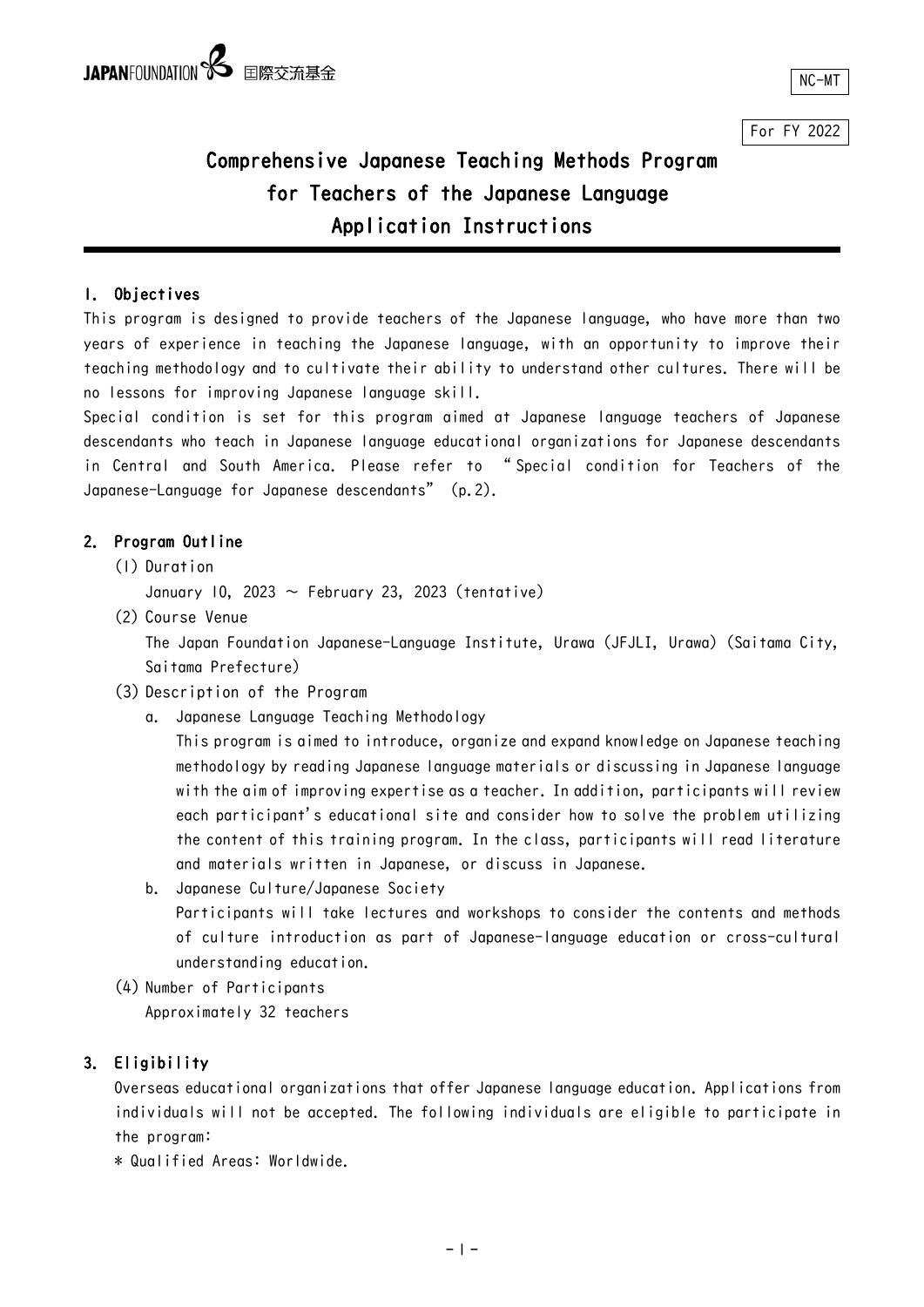- (1) Teachers who have an employment relationship with the applying organization where it is agreed that they will continue to work after completing this program. Individuals who are not working at overseas educational organizations teaching Japanese language or are studying to become Japanese language teachers at the time of application are not eligible;
- (2) Individuals who are nationals of a country that has diplomatic relations with Japan; \* Taiwanese are eligible to apply for this program
- (3) Individuals who have not completed their compulsory education (9 years of elementary and junior high school) in Japan;
- (4) Individuals who have no mental or physical conditions that would impede participation in the program;
- (5) Individuals with more than two years of experience in teaching Japanese language as of December 1, 2021 (private lessons and teaching practice not included);
- (6) Individuals who have a proficiency in Japanese as either of the following at the time of application;
	- a. Level N3 in the Japanese-Language Proficiency Test (JLPT), Level 2 of the old JLPT, or their equivalent
		- Please view the official website of the JLP

T [https://www.jlpt.jp/e/about/levelsummary.html] for a summary of linguistic competence required for each level of the JLPT.

- b. Level B1 in the JF Standard for Japanese-Language Education (JFS), or the equivalent Please view the official website of the JF Standard [https://jfstandard.jp/pdf/l global scale eng.pdf] for a summary of the levels of the JF Standard.
- (7) Individuals who have not participated in a Japanese language teacher on-site training program conducted by the Japan Foundation or any other academic institutions in Japan for more than one month during the period from April 2016 to December 1, 2021 (\*1). (\*1) The recipient of the "Japan Foundation Japanese-Language Institute Executive Director's Award" of the "Long-Term Training Program for Teachers of the Japanese-Language" will be exempted from this restriction. Applicants who fall under this category should attach a copy of the notification received upon being given the Director's Award to the application form.

【Special Condition for Teachers of the Japanese-Language for Japanese Descendants】 Special conditions will be applied to the organizations and Individuals which meet the following requirements.

<Eligibility>

Educational organizations for Japanese descendants that provide Japanese language education in qualified areas (Argentina, Bolivia, Brazil, Chile, Colombia, Cuba, Dominican Republic, Mexico, Paraguay, Peru, Uruguay, Venezuela).

The following individuals are eligible to participate in the program: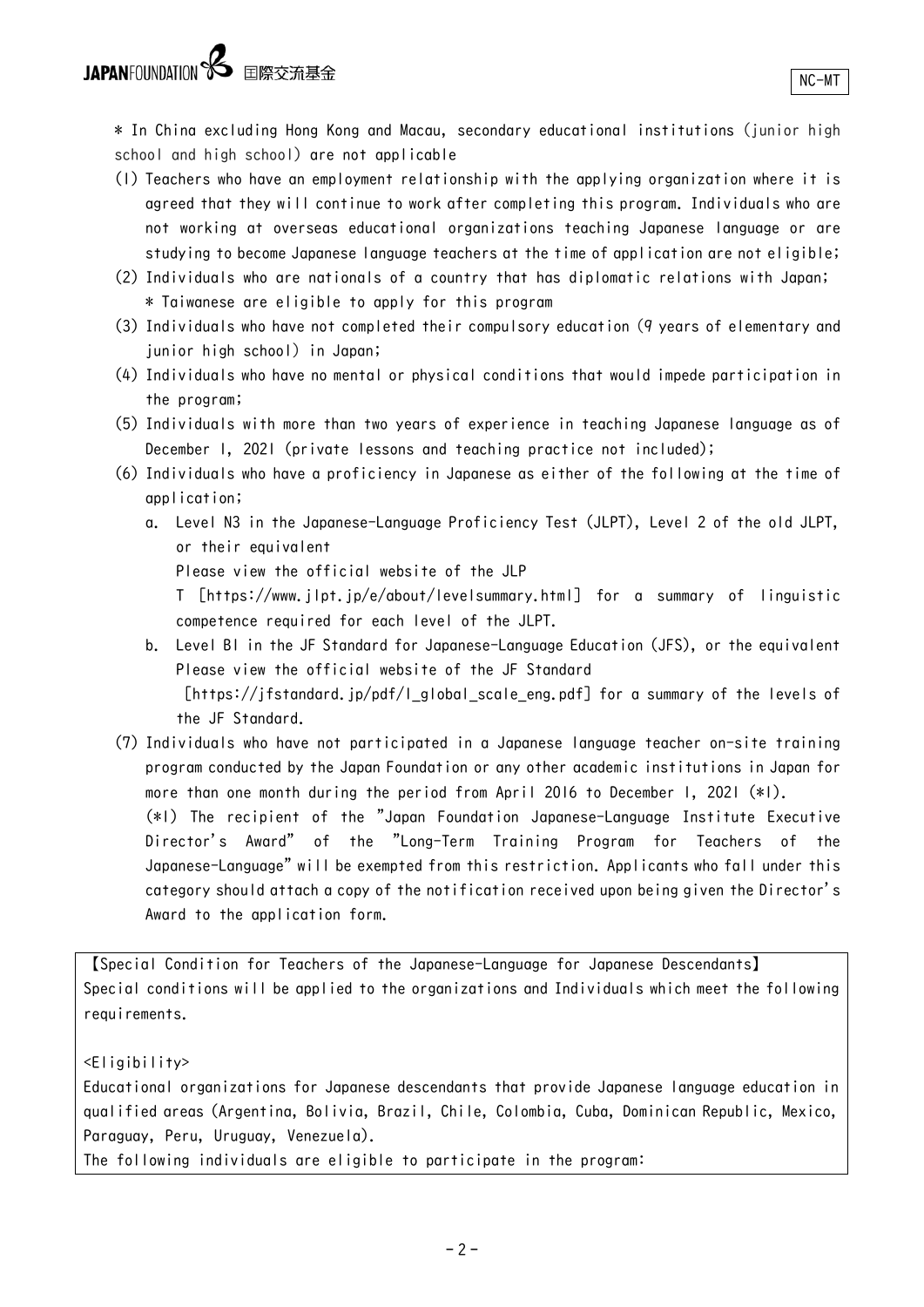JAPANFOUNDATION Se 国際交流基金

- a. Teachers who have an employment relationship with the applying organization where it is agreed that they will continue to work after completing this program. Individuals who are not working at overseas educational organizations teaching Japanese language or are studying to become Japanese language teachers at the time of application are not eligible;
- b. Individuals who are Japanese nationals or nationals of the countries in the qualified areas, and residents in the same country;
- c. Individuals who are Japanese emigrants or their offspring (in principle, up to the third generations);
- d. Individuals who are free from any mental or physical disabilities that would impede participation in the program;
- e. Individuals with more than one year of experience in teaching the Japanese language as of December 1, 2021 (private lessons and teaching practice not included);
- f. Please check "3 Eligibility"(6) in page 2 for the Japanese proficiency; and
- g. Individuals who have not participated in a Japanese language teacher on-site training program conducted by the Japan Foundation or any other academic institutions in Japan for more than one month during the period from April 2016 to December 1, 2021.
- \* Individuals who have completed their compulsory education (nine years of elementary and junior high school) in Japan are also eligible.

### 4. Benefits

- (1) Accommodations (a single room for each participant) within JFJLI, Urawa.
- (2) Meals during the program, partly in the form of cash allowances.
- (3) Expenses necessary for participation in official curriculum, such as teaching materials (in kind).
- (4) Overseas travel insurance with an upper limit on coverage (the insurance will cover the necessary expenses for sickness and injury up to a limit on the policy. The insurance will not cover the expenses for a chronic or preexisting disease or injury contracted before arrival to Japan or dental care.).
- (5) For those participants whose institution is located in the regions listed in [Appendix] below, the Japan Foundation will provide the following:
	- a. Round-trip air tickets (discount economy class) to and from the nearest international airport from home residence;
	- b. Airport tax, foreign travel tax;
	- c. Set amount of in-kind allowances (to cover expenses necessary for participation in the program).

| Region        | Exceptions                                                           |
|---------------|----------------------------------------------------------------------|
| Asia Pacific  | South Korea, Hong Kong, Macau, Taiwan, Singapore, Brunei, Australia, |
|               | Cook Islands, and New Zealand                                        |
| Centraland    | Bahamas, Barbados, Saint Christopher and Nevis, and                  |
| South America | Trinidad and Tobago                                                  |
| East Europe   | (No exceptions)                                                      |

<Appendix>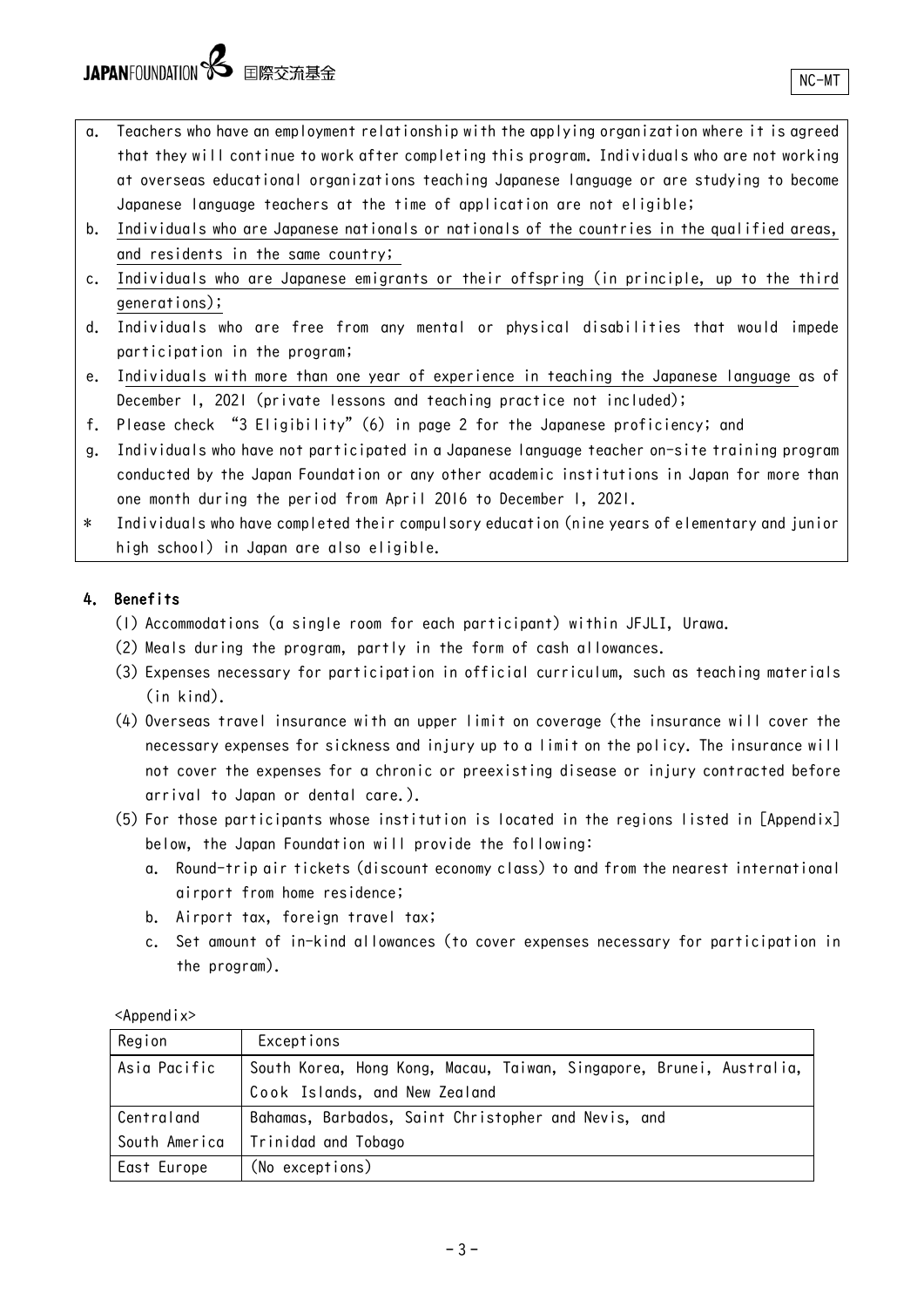|              | Middle East and United Arab Emirates, Israel, Oman, Qatar, Kuwait, Saudi Arabia, and |
|--------------|--------------------------------------------------------------------------------------|
| North Africa | l Bahrain                                                                            |
| Africa       | Seychelles                                                                           |

For those participants whose institution is not located in the regions listed above, have to bear these expenses.

### 5. Selection Policy

- (1) Screening will be made in line with the following criteria: need for Japanese language teaching programs in candidate's region/country, application from the Sakura Network, candidate's Japanese language proficiency, teaching experience, teaching position (full-time or part-time) and influence in and out of the institution, etc.
- \* Please visit the following website for information on the Sakura Network. https://www.jpf.go.jp/e/project/japanese/education/network/
- (2) Higher priority will be given to individuals aged 55 or under as of December 1, 2021.

### 6. Application Procedures

- (1) Application Documents
	- a. Please visit the following website to download the Application Forms. https://www.jpf.go.jp/e/program/list.html
	- b. The application form consists of 13 pages. When applying, please submit this application form together with one copy collated and stapled, respectively. An application missing any of the required elements will be considered incomplete and therefore ineligible for consideration.

### (2) Application Deadline

### No later than December 1, 2021

- (3) Submission (cf. 13. Contact Information)
	- a. Countries/areas where the Japan Foundation overseas offices are located: To the nearest office
	- b. Countries/areas where there are no overseas offices of the Japan Foundation: To the nearest Japanese diplomatic mission (Embassies, Consulates, etc.)
	- c. Residents in Taiwan: To the Japan-Taiwan Exchange Association, Taipei office
- (4) Acknowledgement of receipt of the application

If an acknowledgement of receipt of the application is required, applicants should enclose a stamped, self-addressed postcard with the application, on which applicants should write as follows:

"Name of the program: Comprehensive Japanese Teaching Methods Program for Teachers of the Japanese-Language. Please send acknowledgement of receipt of the application."

The postcard will be returned with the signature of the officer-in-charge at the Japan Foundation overseas office or Japanese diplomatic mission to acknowledge receipt of the application. However, please note that a postcard that lacks the applicant's name, address, the name of the program, or the necessary postage stamp will not be returned.

- (5) Points to be noted
	- a. We do not accept applications via E-mail or FAX. Due to the influence of COVID-19,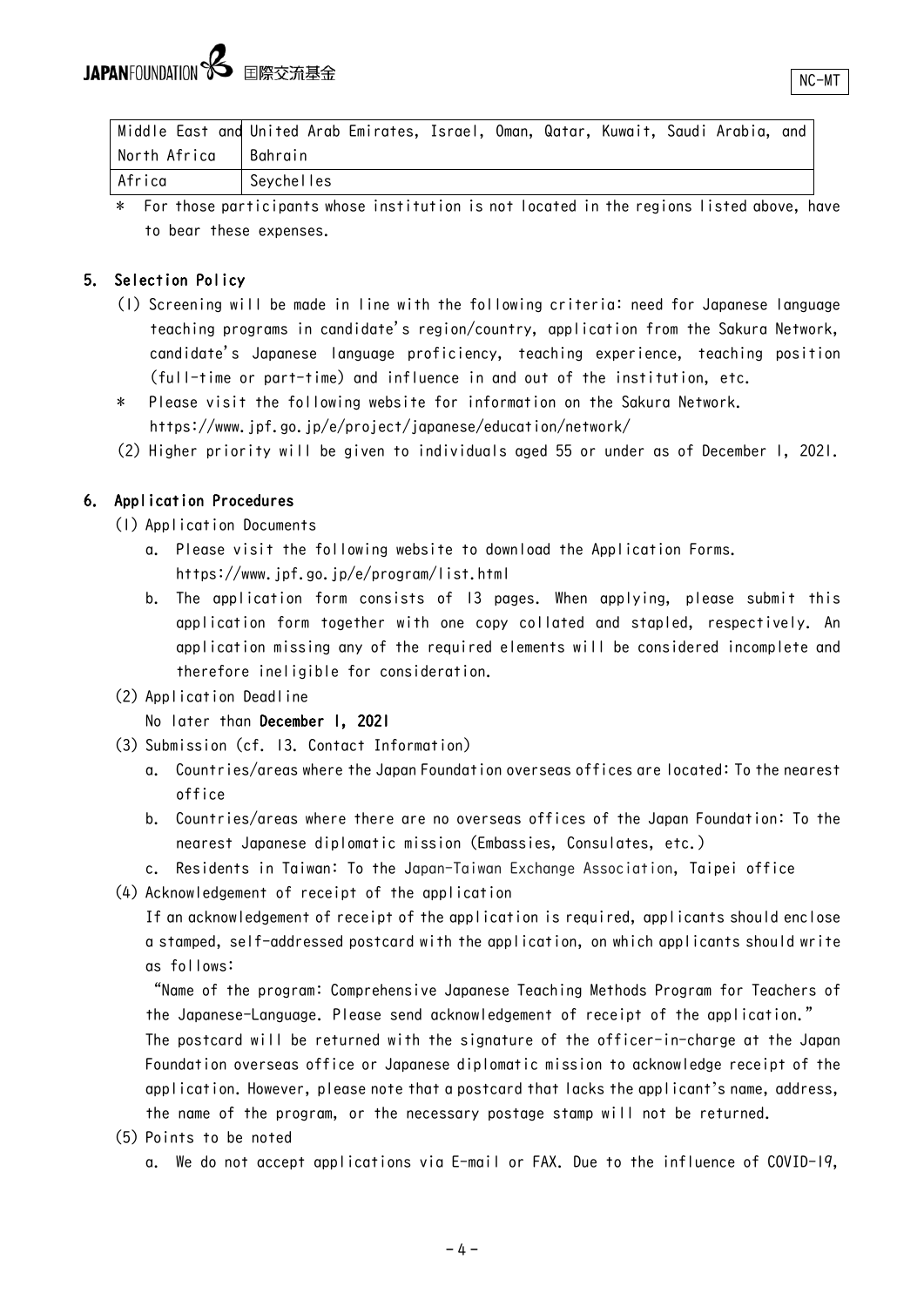it may take longer than usual to send in your application, so please allow sufficient time to meet the deadline.

If there are significant difficulties in the preparation and mailing of the required documents due to social conditions during the application period, please contact the below 13 (1) and ask for instructions.

- b. Once submitted, Applications and Supplementary Information shall not be returned. Please make sure to set aside a copy for yourself.
- c. In case there are changes to the project after submitting a proposal, please inform the Japan Foundation of these changes.

### 7. Notification of Results

- (1) Applications will be screened by JFJLI, Urawa, and decisions will be announced in April 2022.
- (2) Please understand that we cannot answer enquiries in regard to the reasons for our decisions.

#### 8. Number of Approved Application

The number of approved/applications in the previous year was 33/93.

### 9. Obligations

The participants are required to adhere to the following:

- (1) To devote themselves to the program and not to make use of their stay in Japan for any other purposes, such as religious or political purposes;
- (2) Not to take part in any activity that is not allowed under their visa status, nor be engaged in any job or work;
- (3) To understand that they are invited as members of a group, and to attend every activity of the program, under the direction of JFJLI, Urawa;
- (4) Not to arrive in Japan before the beginning date of the training program;
- (5) Not to go abroad nor return to their home country for the duration of the program;
- (6) To return to their home country as soon as the official period of the program expires, unless JFJLI, Urawa permits an extension of stay in Japan beyond the program; and
- (7) Not to be accompanied by their family members.

### 10. Disclosure of Information

- (1) Details of projects supported by the Japan Foundation (e.g., the name of the applicant and project descriptions) will be made public in the Kokusai Koryu Kikin Jigyo Jisseki (Detailed Annual Reports of the Japan Foundation), on the Japan Foundation's website, and in other public-relations materials.
- (2) When a request for information based on the "Act on Access to Information Held by Independent Administrative Agencies" (Act No. 140 of 2001), is received, materials such as submitted application forms will be disclosed (unless stipulated by laws as not to be disclosed).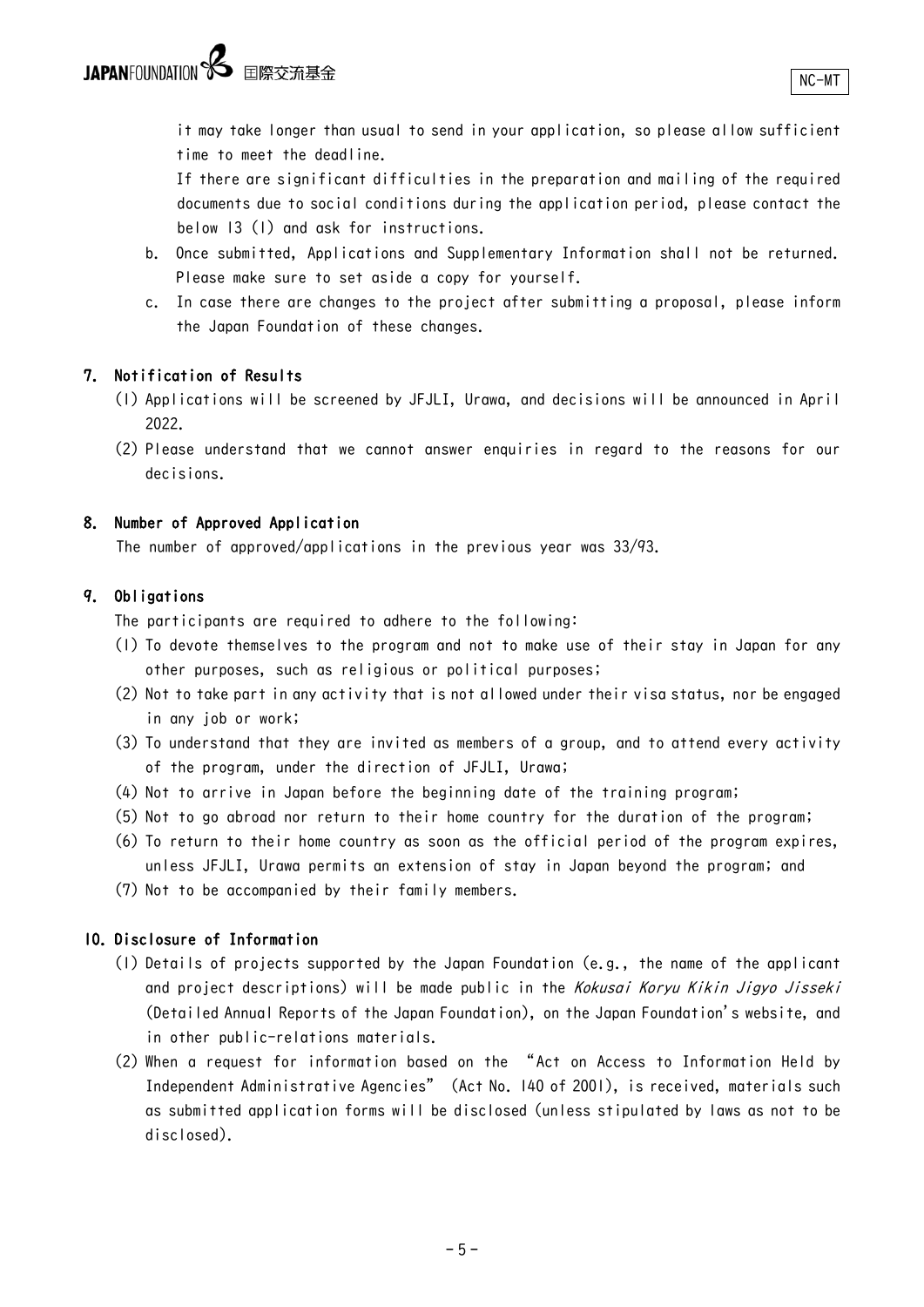# JAPANFOUNDATION **S** 国際交流基金

### 11. Handling of Personal Information

Applicants are requested to inform all individuals whose personal information appears on the application materials of the following:

- (1) The Japan Foundation handles personal information appropriately and in accordance with the "Act on the Protection of Personal Information Held by Incorporated Administrative Agencies, etc." (Act No. 59 of 2003) (the "Act") and other applicable laws. Details of the Japan Foundation's privacy policy can be reviewed at the following website: <https://www.jpf.go.jp/e/privacy>
- (2) The Japan Foundation uses personal information on the application documents, project reports, and deliverables (including, without limitation, photographs taken during or prior to this program) (the "Information") for screening, implementation, and evaluation procedures of the project. They may also be used for the following purposes:
	- a. Provided information, such as name, job and position, affiliation, project duration, and project description, etc. are published in the Kokusai Koryu Kikin Jigyo Jisseki (Detailed Annual Reports of the Japan Foundation), the Annual Report, on the Japan Foundation's website, in other public-relations materials. They are also used in compiling statistics and released to the press for publicity purposes.
	- b. There may be cases in which this Information is disclosed to the extent necessary to; (a) Ministry of Foreign Affairs of Japan, Embassies or Consulates-General of Japan, etc. at the place where participant lives in order to applies for a visa, etc.
		- (b) Airline companies, insurance companies or their agencies, etc. in order to cover your activity during your stay in Japan by an overseas traveler's personal accident insurance, etc.
		- (c) Outside consultants in order to facilitate the screening process and the evaluation of the results of projects.
	- c. There may also be cases in which the Japan Foundation sends questionnaires to the addresses written on the application documents after the project has ended.
	- d. There may also be cases in which the Japan Foundation uses the information written on the application form to contact the applicants to inform them of other Japan Foundation activities.
	- e. The Information may be used or provided for purposes other than those listed in items (a) to (c) above, in the cases provided under Article 9, Paragraph 2 of the Act, such as cases where such Information is provided to a government agency, an independent administrative institution, a local government or a local independent administrative institution (the "Government Agency, etc.") which uses such Information to the extent necessary for executing its duty or business stipulated by the laws and regulations and where there are reasonable grounds for using the Information.
- (3) Applicants are requested to inform all individuals whose personal information appears on the application materials that the above-mentioned policy shall also apply to those individuals' personal information.
- (4) It is considered that by applying to this program, participants agree to the use of personal information for the above-mentioned policy.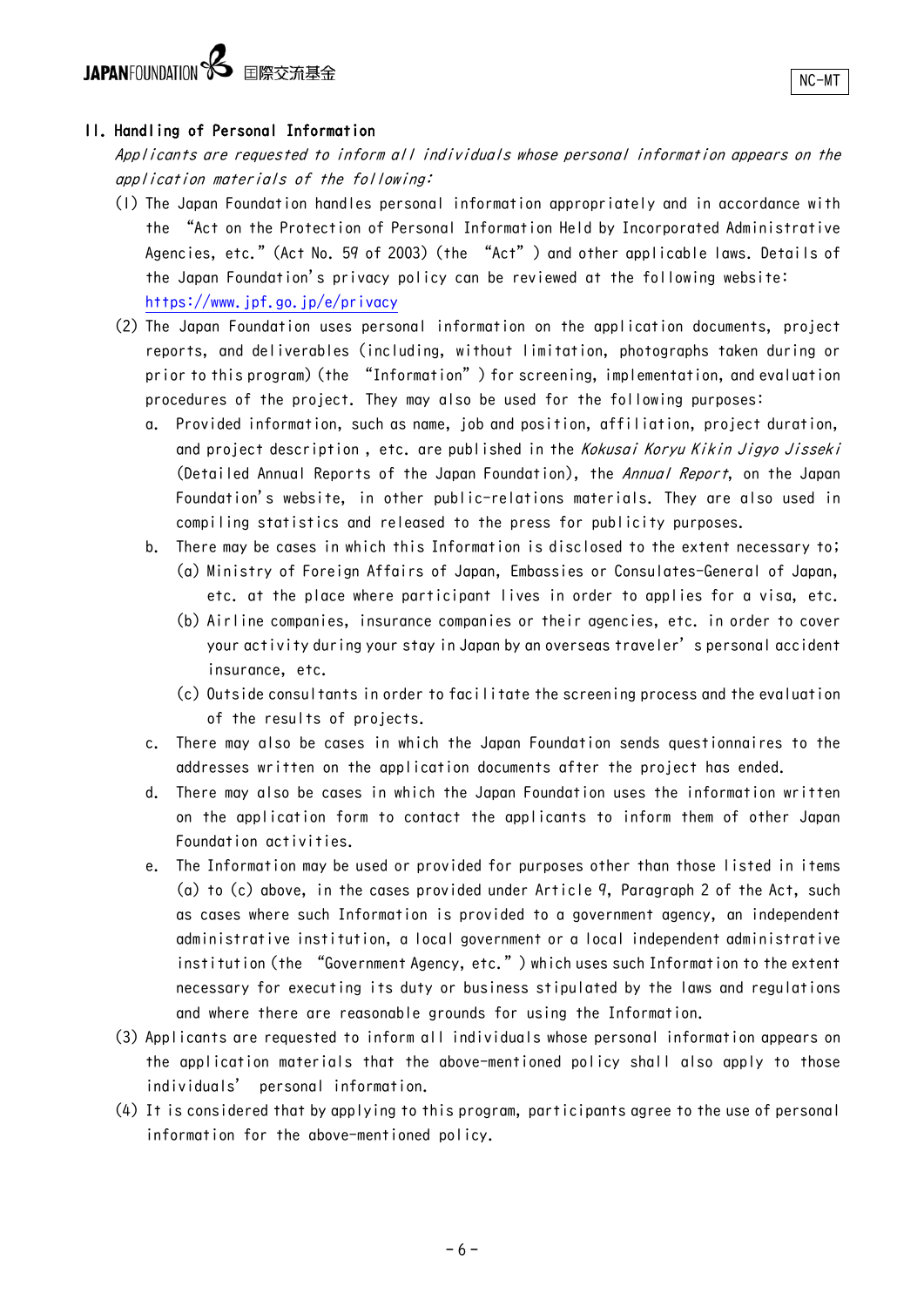## JAPANFOUNDATION **S** 国際交流基金

### 12. Response to the Spread of the COVID-19

Depending on the impacts of widespread novel coronavirus, appropriate measures may be required when implementing the project in accordance with the regulations and instructions of the relevant authorities. These programs may be cancelled depending on the situation of coronavirus cases, even after the selection. The contents and the participation requirements of the programs may be changed due to the same reason, even if the programs are duly implemented.

### 13. Contact

(1) Division in charge

Teachers Training Section, JFJLI, Urawa

Tel. +81-(0)48-834-1182 Fax. +81-(0)48-834-1170 E-mail: [urawakenshu@jpf.go.jp](mailto:urawakenshu@jpf.go.jp) 

(2) Application from Overseas

Prior to application, please contact the nearest Japan Foundation overseas offices to confirm the submission destination and qualification. If there are no Japan Foundation offices in your country/area, please contact the nearest Japanese diplomatic mission.

- The Japan Foundation Overseas Offices:<https://www.jpf.go.jp/e/world/index.html>
- Japanese Diplomatic Missions: [https://www.mofa.go.jp/about/emb\\_cons/mofaserv.html](http://www.mofa.go.jp/about/emb_cons/mofaserv.html)

### 14. Remarks

In addition to the above programs, the following training programs are provided. Applications of these programs are not open to public and participants are decided by the recommendation of the government, the Japan Foundation, and the Japanese diplomatic mission in the participants' countries. Please contact the relevant Japan Foundation overseas office for details.

- (1) "The Intensive Training Program for Secondary School Teachers of the Japanese Language from the Republic of Korea"
- (2) "The Intensive Training Program for Secondary School Teachers of the Japanese Language from the People's Republic of China"

‐7‐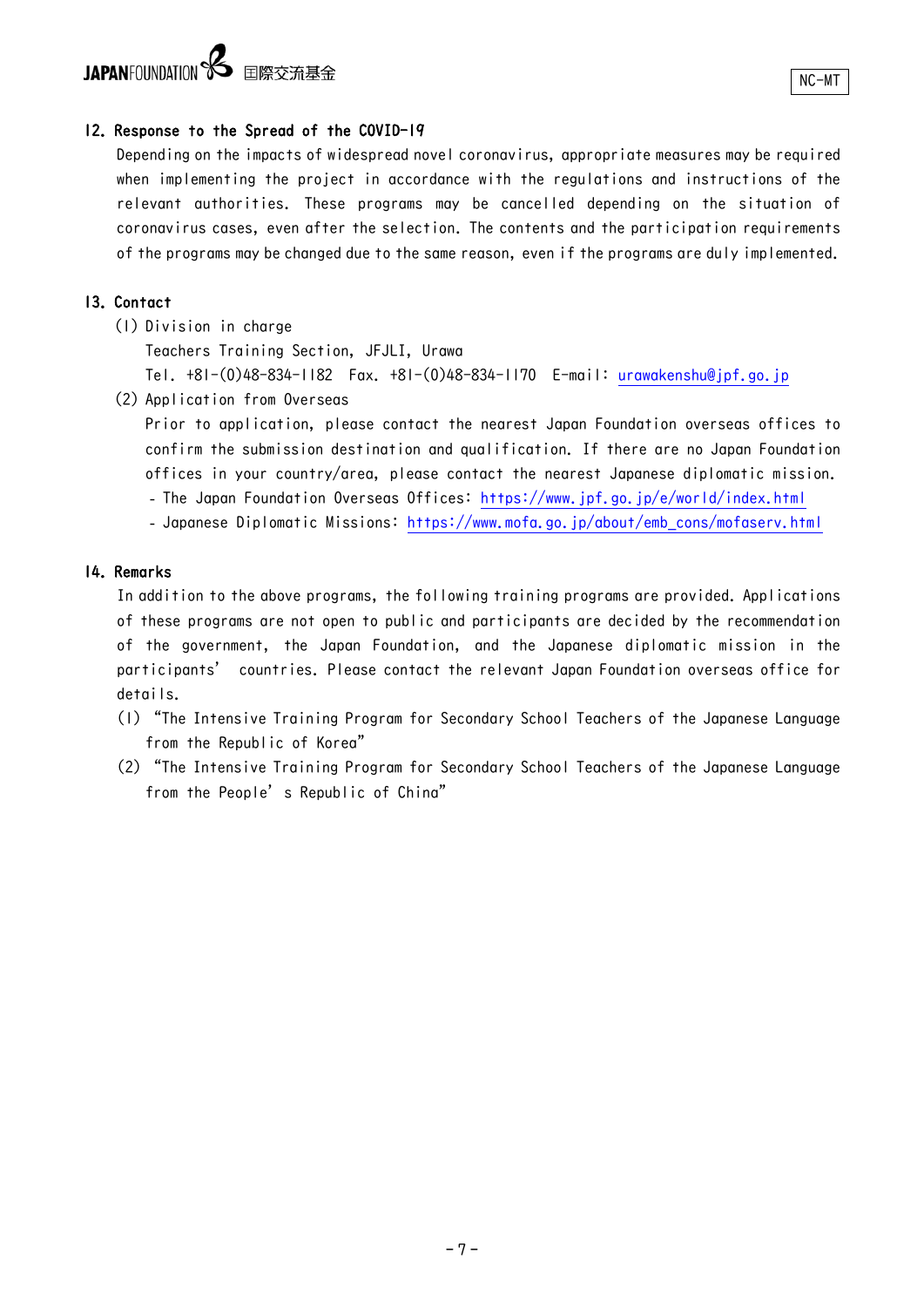## Instructions to Fill in the Application Forms

- 1. Please use the name exactly as given in the passport. If the passport has not yet been issued, please use the name given in the public identification such as driver's license.
- 2. Please type or write with a ballpoint pen in black ink, printing clearly in block letters.
- 3. The entire application form should be filled out in Japanese if there are no specific directions, such as "in English" or "in Native Language." Applicants are strictly requested to fill out the application form alone without assistance from others.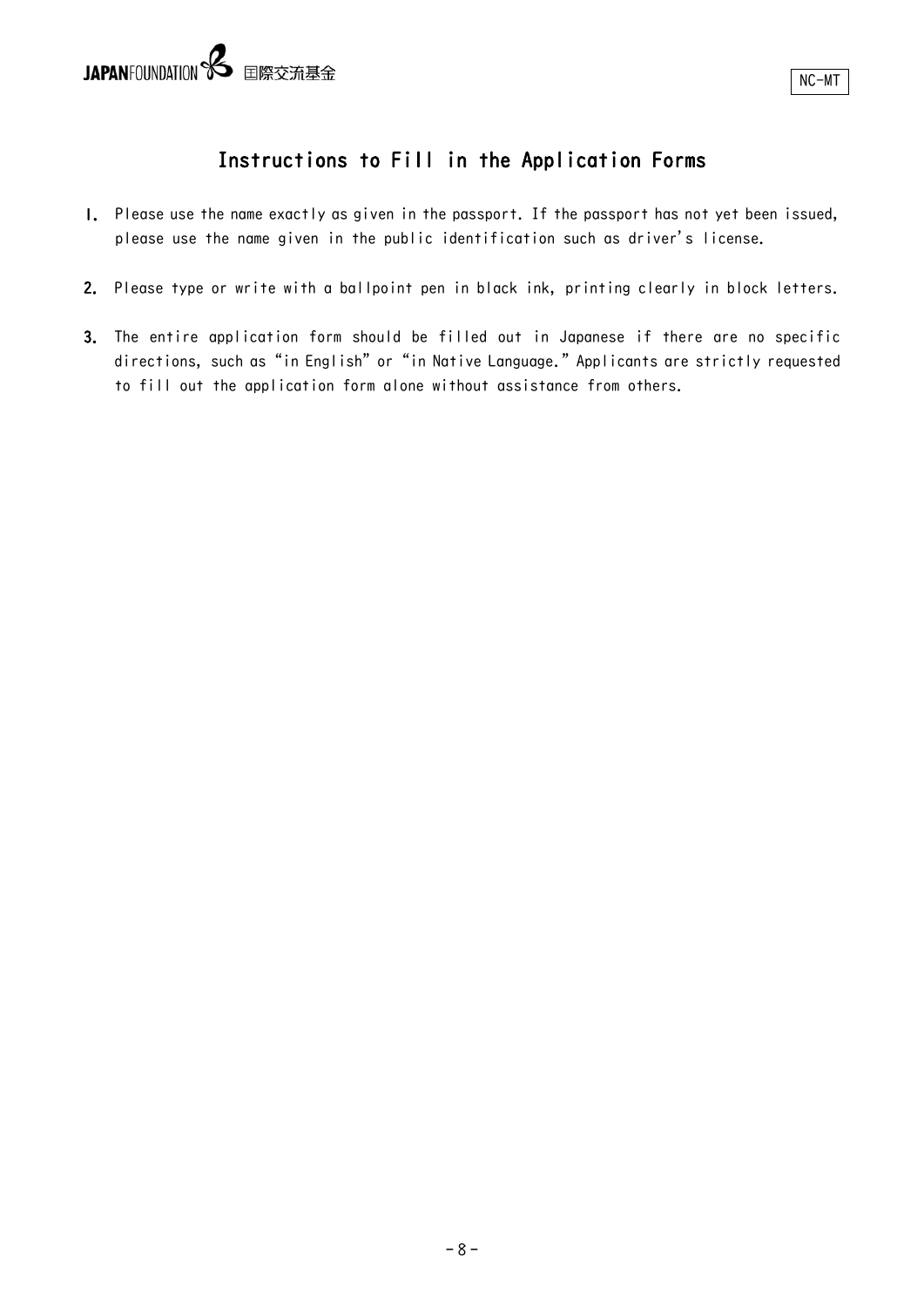令和 4(2022)年度用 For FY 2022

## 海外日本語教師教授法総合研修

## 申 請 書

## Comprehensive Japanese Teaching Methods Program for Teachers of the Japanese Language Application Form

|                                                                                                                                                                                                                  |                                                    | 年    | 月     | В   |
|------------------------------------------------------------------------------------------------------------------------------------------------------------------------------------------------------------------|----------------------------------------------------|------|-------|-----|
|                                                                                                                                                                                                                  |                                                    | Year | Month | Day |
| 国際交流基金日本語国際センター所長殿                                                                                                                                                                                               |                                                    |      |       |     |
| To the Executive Director of the Japan Foundation Japanese-Language Institute, Urawa                                                                                                                             |                                                    |      |       |     |
| 私は令和4年度海外日本語教師教授法総合研修に下記の者を参加させたく申請いたします。<br>I hereby recommend the person named below to participate in the 2022-2023 Comprehensive Japanese<br>Teaching Methods Program for Teachers of the Japanese-Language. |                                                    |      |       |     |
| 機関名                                                                                                                                                                                                              | 代表者の名前                                             |      |       |     |
| Name of Institution<br>Name of the Representative of the Institution                                                                                                                                             |                                                    |      |       |     |
|                                                                                                                                                                                                                  | 代表者署名                                              |      |       |     |
|                                                                                                                                                                                                                  | Signature of the Representative of the Institution |      |       |     |
|                                                                                                                                                                                                                  |                                                    |      |       |     |
| 日系特別条件を使って申請する方は、()に√を入れてください。                                                                                                                                                                                   |                                                    |      |       |     |
| 申請要領「3 申請資格」<br>を参照<br>፠                                                                                                                                                                                         |                                                    |      |       |     |
| * Refer to the Application Instructions "3 Eligibility"                                                                                                                                                          |                                                    |      |       |     |
| Please check $\checkmark$ if you apply for the special condition for Japanese descendants.                                                                                                                       |                                                    |      |       |     |

( ) 日系特別条件 Special condition for Japanese Descendants

### 1 候補者について Information about the candidate

|                  | 漢字又はカタカナ                     | 姓         | 名          |
|------------------|------------------------------|-----------|------------|
|                  | In Kanji or Katakana         |           |            |
| 名前               | 英語                           | Last Name | First Name |
| Name             | In English alphabet          |           |            |
|                  | パスポートに記載の表記                  |           |            |
|                  | Name as written on your      |           |            |
|                  | passport in English alphabet |           |            |
|                  |                              |           |            |
| Nationality<br>国 |                              |           |            |
|                  |                              |           |            |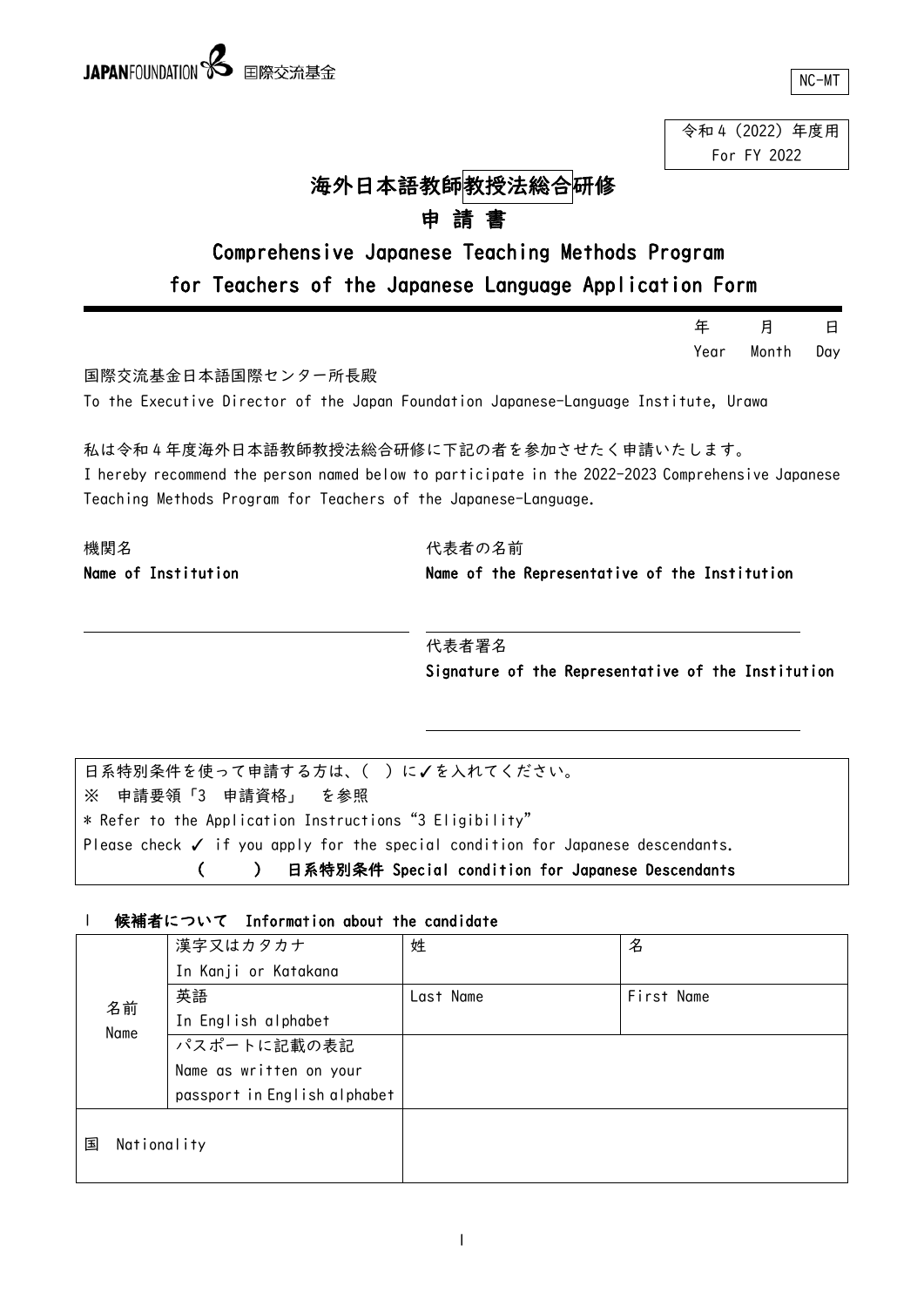e-mail

| 生年月日<br>Date of | 年                                      | 月     | 日   | 年齢   | 2021年12月1日現在<br>As of December 1, 2021 |
|-----------------|----------------------------------------|-------|-----|------|----------------------------------------|
| Birth           | Year                                   | Month | Day | Age  | 歳                                      |
|                 |                                        |       |     |      | years old                              |
|                 | 連絡先(ローマ字) Contact(in English alphabet) |       |     |      |                                        |
| 住所<br>Address   |                                        |       |     |      |                                        |
|                 |                                        |       |     |      |                                        |
| Tel.            |                                        |       |     | FAX. |                                        |

所属日本語教育機関名 Name of the Affiliated Institution 部門名 Faculty/ Department/ Program, etc. 地位 Position 専任/非専任 Full time or Part time 漢字又はカタカナ In Kanji or Katakana □専任(Full time) □非専任(Part time) 英語 In English 原語 In Native Language 所属日本語教育機関住所 Address of Affiliated Institution Tel. FAX. 機関 ID ID of Affiliated Institution

※ 日本語教育機関検索データベース(<https://jpsurvey.net/jfsearch/do/index>)にて所属機関の機関 ID を確認の上、記入してください。所属機関が同データベースへ未登録の場合は記入不要です。

\* The ID of affiliated institution can be found on the"Search engine for institutions offering Japanese-language education" [\(https://jpsurvey.net/jfsearch/do/index\)](https://jpsurvey.net/jfsearch/do/index). No need to fill this column if your affiliated institution is not registered on the"Search engine".

| 最終学歴                                                                               | 機関名<br>Name of<br>institution |  |                           |                                 |                                                        | 取得地<br>Location |             |  |
|------------------------------------------------------------------------------------|-------------------------------|--|---------------------------|---------------------------------|--------------------------------------------------------|-----------------|-------------|--|
| Last school<br>attended                                                            | 取得年<br>Year of<br>completion  |  | 学位<br>Degree<br>conferred | $\Box$<br>П<br>$\Box$<br>$\Box$ | 学士(Bachelor)<br>修士(Master)<br>博士(Doctor)<br>その他(Other) |                 | 専攻<br>Major |  |
| 学位取得論文タイトル(修士号、博士号を<br>取得の場合には必ず記入してください)<br>Thesis title (Required for applicants |                               |  |                           |                                 |                                                        |                 |             |  |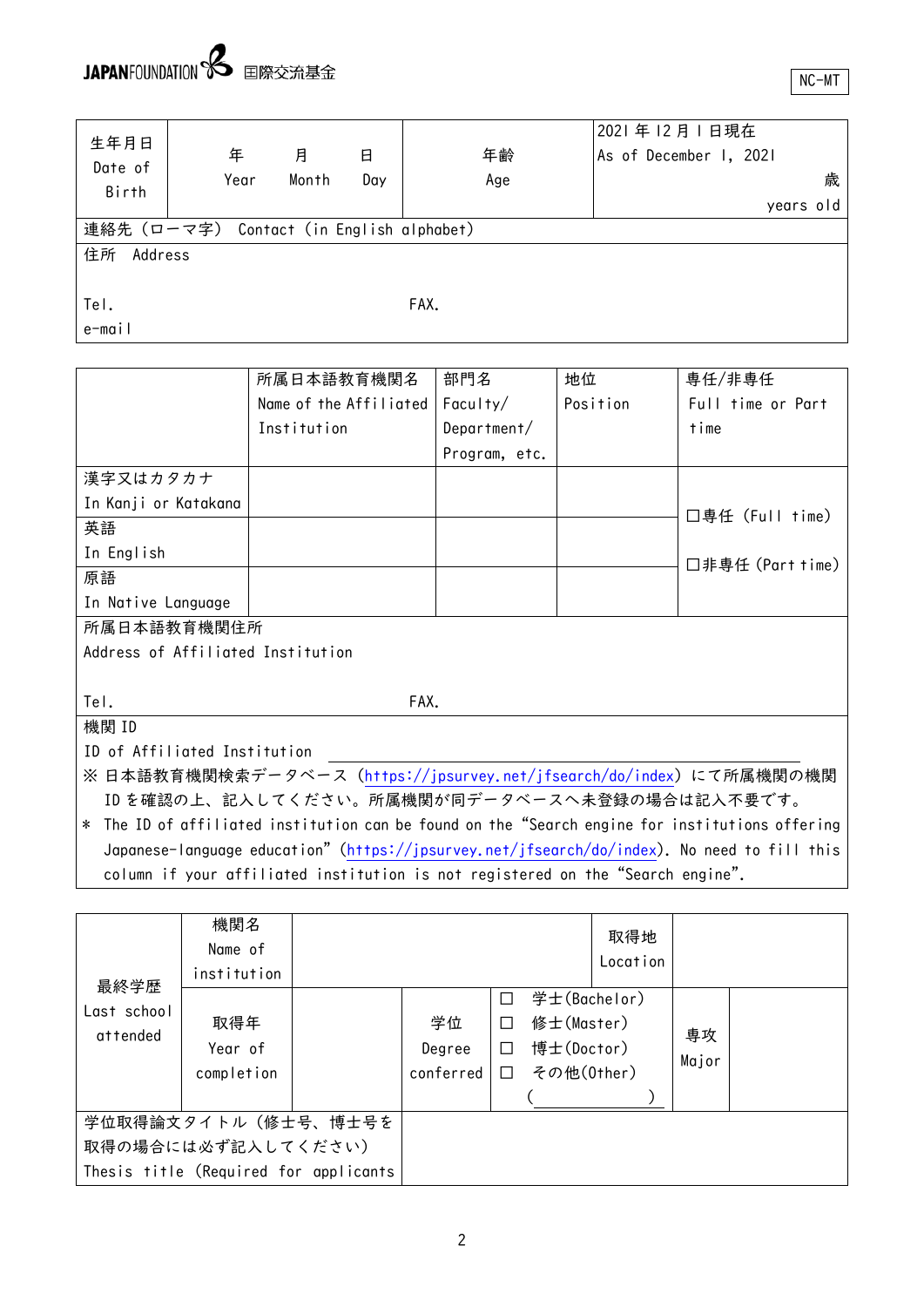NC-MT

| who               | have obtained their Masters or |  |  |
|-------------------|--------------------------------|--|--|
| Doctoral degrees) |                                |  |  |

### さくらネットワークに所属していますか? Do you belong to organizations of the Sakura Network? For "Sakura Network", please visit the following website; <https://www.jpf.go.jp/j/project/japanese/education/network/> (Japanese) <https://www.jpf.go.jp/e/project/japanese/education/network/> (English) □ はい Yes ⇒さくらネットワークメンバー(機関、団体)名: Name of the Sakura Network member (institution, organization..etc.): □ いいえ No

| 日本で義務教育を修了しましたか?                                     | 口 はい | □ いいぇ |  |
|------------------------------------------------------|------|-------|--|
| Did you complete your compulsory education in Japan? | Yes  | No    |  |

### 2 候補者の日本語運用力について Japanese language proficiency of the candidate

|                         | 期間 Term |                 |              |                     | 総時間                   | 機関          |      | 使用教材               |
|-------------------------|---------|-----------------|--------------|---------------------|-----------------------|-------------|------|--------------------|
|                         |         |                 |              |                     | Total Hours           | Institution |      | Textbook           |
|                         | From    |                 |              |                     |                       |             |      |                    |
|                         |         |                 | 年(yy) 月(mm)~ |                     |                       |             |      |                    |
|                         | To      |                 |              |                     |                       |             |      |                    |
| *日本語学習歴                 |         | 年 $(yy)$        | 月(mm)        |                     |                       |             |      |                    |
| Previous Japanese       | From    |                 |              |                     |                       |             |      |                    |
| language study          |         |                 | 年(yy) 月(mm)~ |                     |                       |             |      |                    |
|                         | To      |                 |              |                     |                       |             |      |                    |
|                         |         | 年 $(yy)$        | 月(mm)        |                     |                       |             |      |                    |
|                         | From    |                 |              |                     |                       |             |      |                    |
|                         |         |                 | 年(yy) 月(mm)~ |                     |                       |             |      |                    |
|                         | To      |                 |              |                     |                       |             |      |                    |
|                         |         | $\text{4}(y)$   | 月(mm)        |                     |                       |             |      |                    |
|                         | 受験年/月   |                 |              | JLPT 取得級            |                       |             | 認定番号 |                    |
|                         |         | Test Year/Month |              |                     | Passing Grade (Level) |             |      | Certificate Number |
| *日本語能力試験                |         |                 |              | ΝI<br>П             | $\perp$               | 級           |      |                    |
| Japanese-Language       |         |                 |              | N <sub>2</sub><br>П | $\Box$                | 2級          |      |                    |
| Proficiency Test (JLPT) |         |                 |              | N3<br>П             |                       |             |      |                    |
|                         |         |                 |              | N4<br>п             |                       | 3 級         |      |                    |
|                         |         |                 |              | N <sub>5</sub><br>П | ⊔                     | 4 級         |      |                    |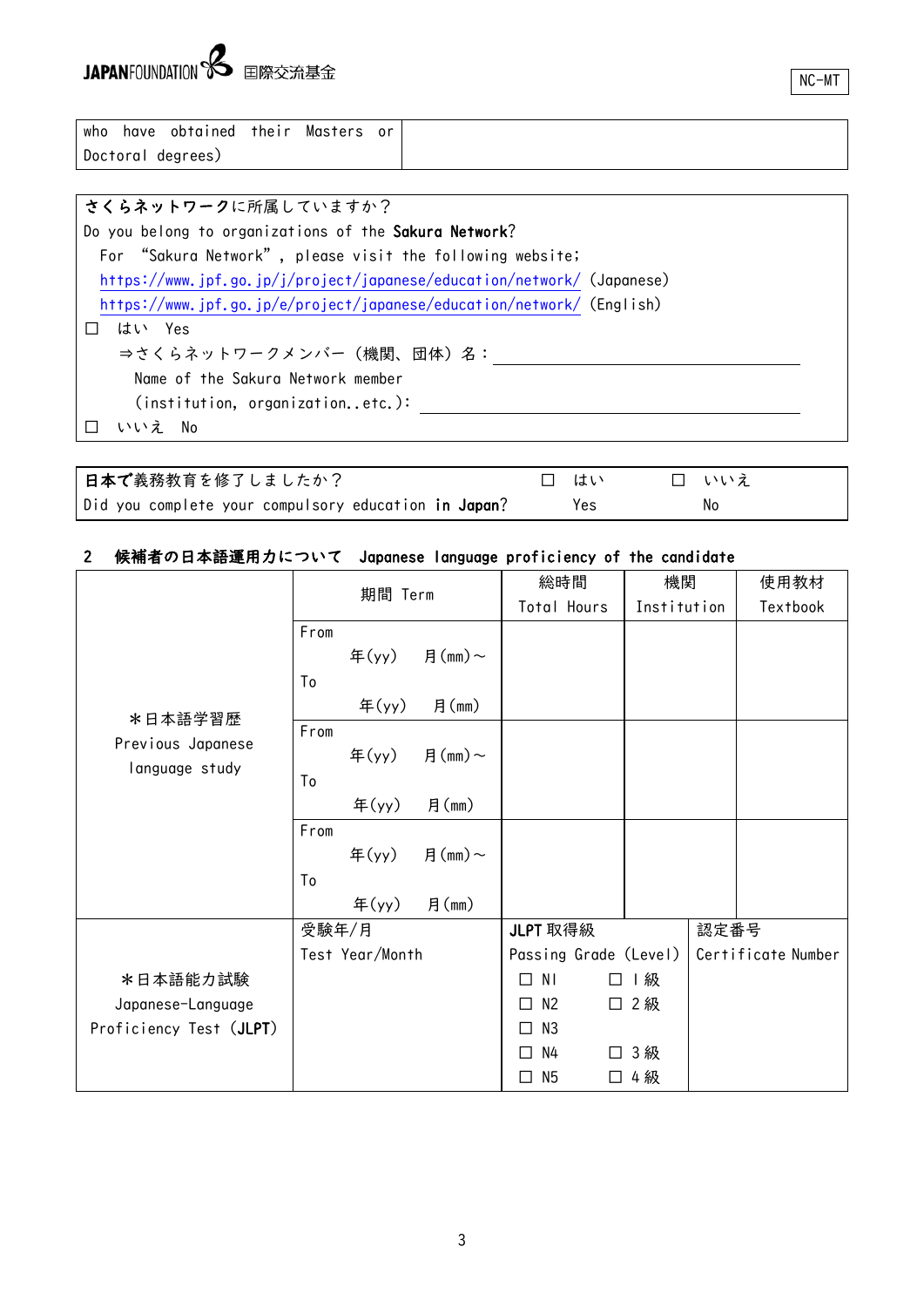# JAPANFOUNDATION 8 国際交流基金

NC-MT

## ○ 運用力についての自己評価 Self-assessment on Japanese language proficiency

自分の日本語運用力を表していると思うレベル(1~5)を選んで 1 つ✓をつけてください。 Please check  $\checkmark$  one appropriate box (Level  $1 \sim 5$ ) that you think represents your Japanese language proficiency.

### 〔日本語運用力レベル/Japanese language proficiency levels〕

|           | Level          | ゆっくり話してもらえば、自分のことや生活などに関してよく使われることばや基<br>本的なことばが理解できる。                                                                                    |
|-----------|----------------|-------------------------------------------------------------------------------------------------------------------------------------------|
|           |                | I can recognize basic phrases and familiar words concerning myself and daily<br>life when people speak slowly.                            |
|           | Level<br>2     | 自分の仕事や生活に関してよく使われることばや表現を聞いて理解できる。                                                                                                        |
|           |                | I can understand phrases and expressions frequently used in relation to my<br>work and daily life when I hear them.                       |
| 聞く        | Level<br>3     | 仕事や生活の場面でよく話題にのぼる話やテレビ番組の内容がだいたい理解でき<br>る。                                                                                                |
| Listening |                | I can understand most discussions on familiar matters regularly encountered<br>in work and daily life, and the content of TV programs.    |
|           | Level<br>4     | いろいろなトピックのニュース、映画の内容がほとんど理解できる。                                                                                                           |
|           |                | I can understand most movies and TV news covering a variety of topics.                                                                    |
|           | Level          | 幅広い話題の議論や専門の講義もあまり問題なく理解できる。                                                                                                              |
|           | 5              | I have no difficulty understanding discussions about a wide range of topics<br>and specialized lectures.                                  |
|           | Level          | メニューやウェブサイトなどを見て、よく知っているものや人の名前、簡単なこ                                                                                                      |
|           |                | とばがわかる。                                                                                                                                   |
|           |                | When I look at materials, such as menus and websites, I can understand familiar<br>items and names, as well as simple phrases.            |
|           | Level          | 短い、簡単な文が理解でき、必要なものや時間などの大事な情報を探すことがで<br>きる。                                                                                               |
|           | $\overline{2}$ | I can understand short, simple texts. I can find important, required<br>information, such as time.                                        |
| 読む        | Level          | 身近な話題について書かれた、決まった形の文章や手紙が理解できる。                                                                                                          |
| Reading   | 3              | I can understand texts and letters that consist mainly of common everyday<br>language and which relate to familiar topics.                |
|           | Level          | 書いた人の意見や立場がわかる記事やレポート、簡単な小説が理解できる。                                                                                                        |
|           | 4              | I can understand articles and reports in which the writers express particular<br>attitudes or viewpoints. I can understand simple novels. |
|           | Level          | 自分の専門に関する長い論文や複雑な小説の内容が理解できる。                                                                                                             |
|           | 5              | I can understand the contents of complex novels and long essays related to<br>my field of specialization.                                 |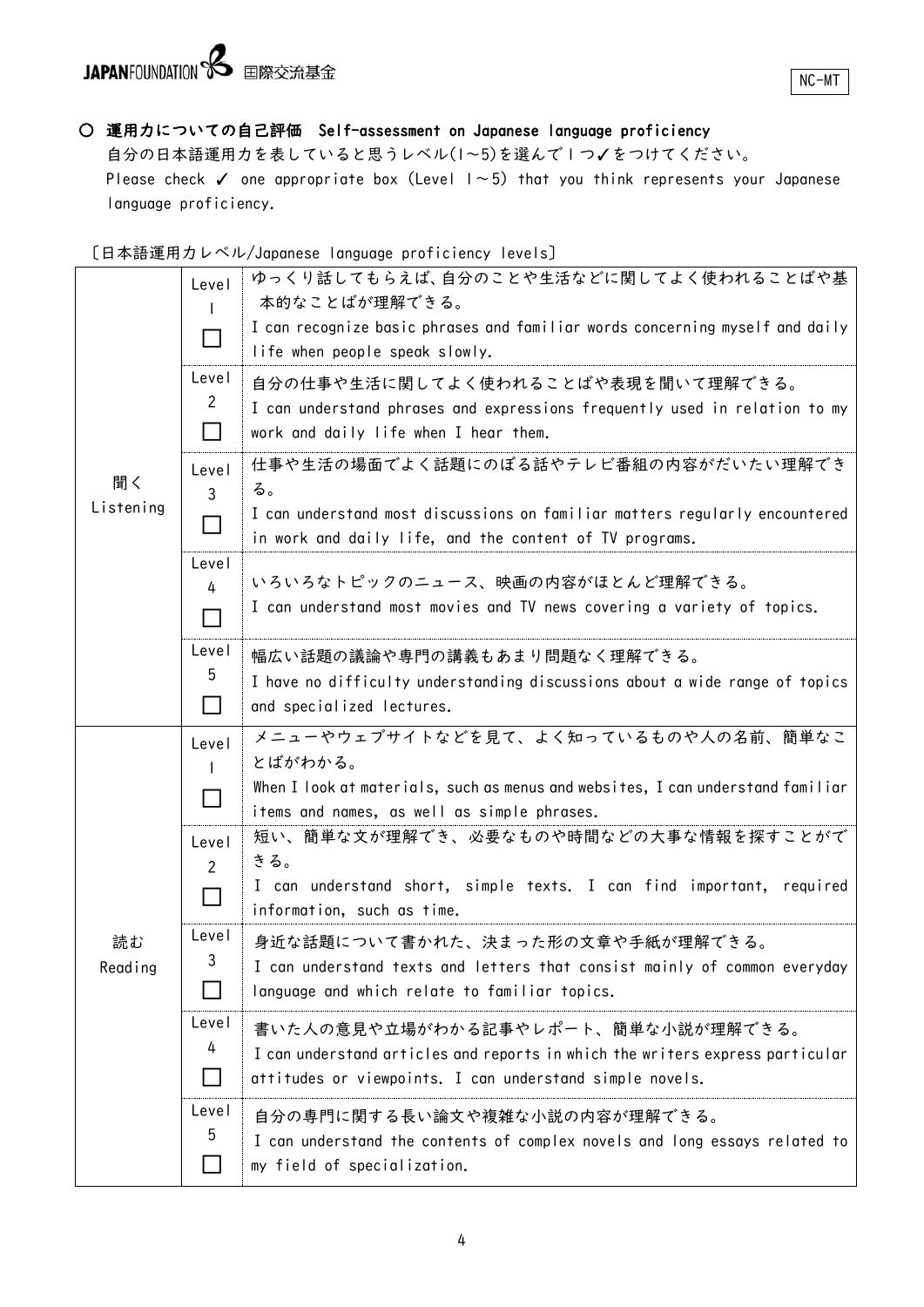| 話す<br>Speaking                                   | Level<br>Level | 自分やよく知っている人について簡単なことばで話すことができる。<br>I can use simple phrases to talk about myself and people I know well.                                                                                                              |
|--------------------------------------------------|----------------|-----------------------------------------------------------------------------------------------------------------------------------------------------------------------------------------------------------------------|
|                                                  | $\mathbf{2}$   | 家族や周囲の人々のこと、これまでの経験などを簡単なことばや文で説明できる。<br>I can use simple phrases and sentences to describe my family and other people<br>around me, as well as my background.                                                        |
|                                                  | Level<br>3     | 経験やこれからの予定、やりたいことなどを、基本的な接続のことばを使って説明<br>できる。<br>I can connect phrases in a simple way in order to describe my background, future<br>plans and ambitions.                                                             |
|                                                  | Level<br>4     | 関心のある内容について、くわしく説明したり意見やその理由を言うことができ<br>る。<br>I can present detailed descriptions and my viewpoint, and give reasons for<br>my opinions on subjects related to my fields of interest.                                 |
|                                                  | Level<br>5     | 研究会などで専門的な話題や複雑な話題について論理的な構成で話すことができ<br>る。<br>At seminars and other events, I can talk about specialized subjects and complex<br>subjects using a logical structure.                                                  |
| 会話する<br>(やりとり)<br>0 <sub>rd</sub><br>interaction | Level          | 相手がゆっくり話してくれれば、自分のことについて簡単なやりとりができる。<br>When the other party speaks slowly, I can participate in simple communication<br>about myself.                                                                                |
|                                                  | Level<br>2     | 自分のことや仕事などについて、簡単で具体的な情報のやりとりができる。<br>I can communicate simple and concrete information related to myself and my<br>work.                                                                                             |
|                                                  | Level<br>3     | 日常生活の様々な場面で、家族、趣味、仕事など身近な話題の会話を続けることが<br>できる。<br>I can sustain conversations on familiar topics relating to my family, hobbies,<br>and work, within various social settings in daily life.                            |
|                                                  | Level<br>4     | いろいろな話題の会話に途中から入って、自分の意見を言ったり普通にやり取りが<br>できる。<br>I can enter unprepared into conversation on a variety of topics, presenting<br>my own views and interacting normally with people.                                    |
|                                                  | Level<br>5     | 人間関係に配慮しながら、様々な立場の人となめらかで自然な会話や議論ができ<br>る。<br>I can participate in conversations and discussions smoothly and naturally with<br>people from various walks of life, with consideration for interpersonal<br>relations. |
| 書く<br>Writing                                    | Level          | 誕生日や新年などの時、「おめでとう」「ありがとう」などの決まったあいさつのカ<br>ードを書くことができる。<br>For occasions, such as birthdays and the New Year, I can write cards with<br>specific greeting messages, such as "Congratulations" and "Thank you."         |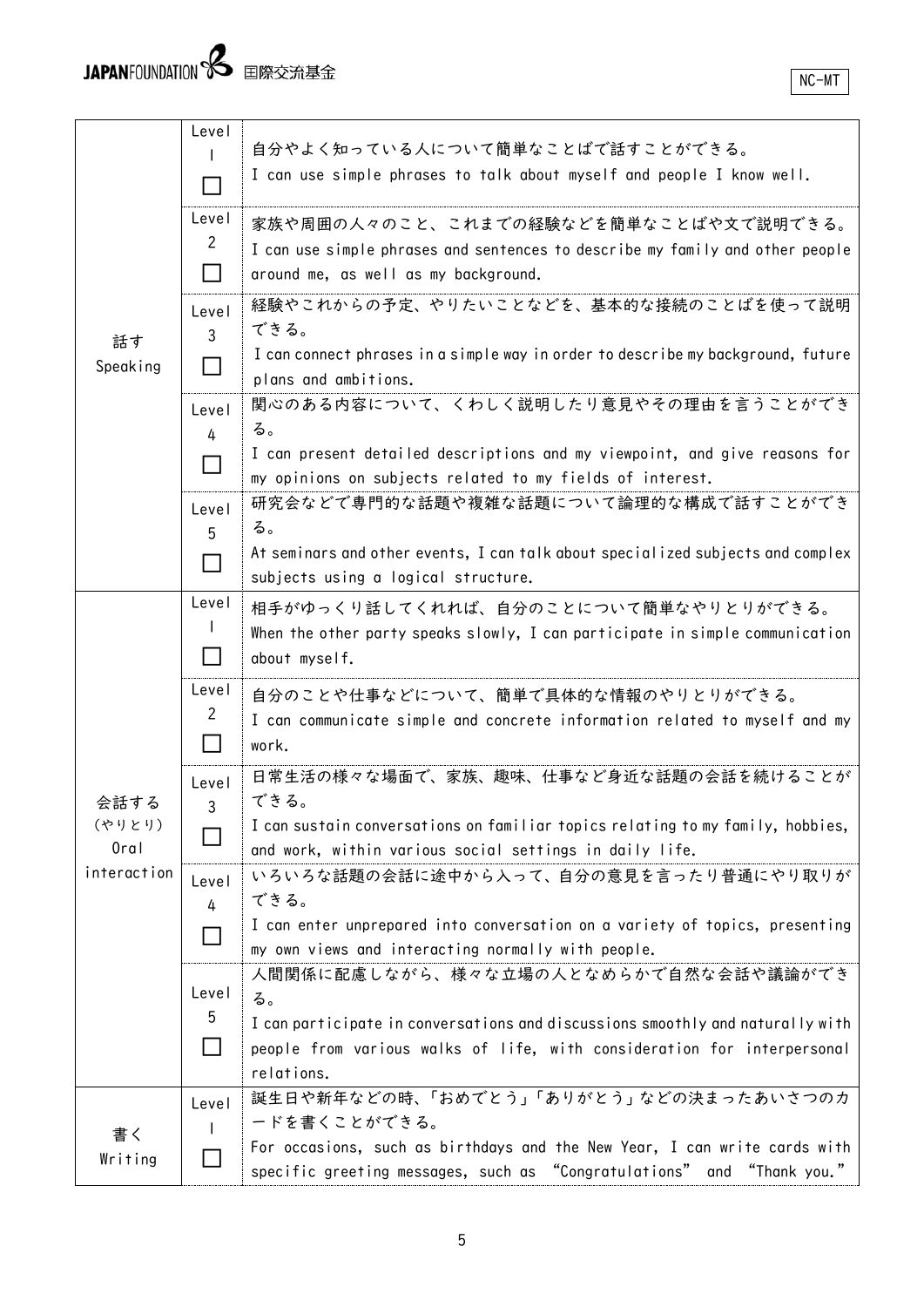| Level<br>$\mathcal{P}$ | 簡単な内容の伝言や、友達への短い手紙を書くことができる。<br>I can write simple messages and short letters to friends.                                                                                                                         |
|------------------------|-------------------------------------------------------------------------------------------------------------------------------------------------------------------------------------------------------------------|
| Level<br>3             | 自分の関心のある話題や旅行での経験や印象などを、短いがまとまった文章で書く<br>ことができる。<br>I can write short summaries on topics of personal interest, or descriptions<br>of travel experiences and impressions.                                         |
| Level<br>4             | 興味のあるいろいろな話題について、読む人にわかりやすく、くわしく説明したり<br>自分の意見やその理由を書くことができる。<br>I can write clear, detailed texts on various subjects related to my interests,<br>explaining my views and giving reasons to support my opinions. |
| Level<br>5             | 重要だと思う点を強調した複雑な内容を、読む人にわかりやすい構成にして、手紙<br>や論文が書ける。<br>I can write letters and essays with a structure that highlights significant<br>points, and which helps the recipient to understand complex content.          |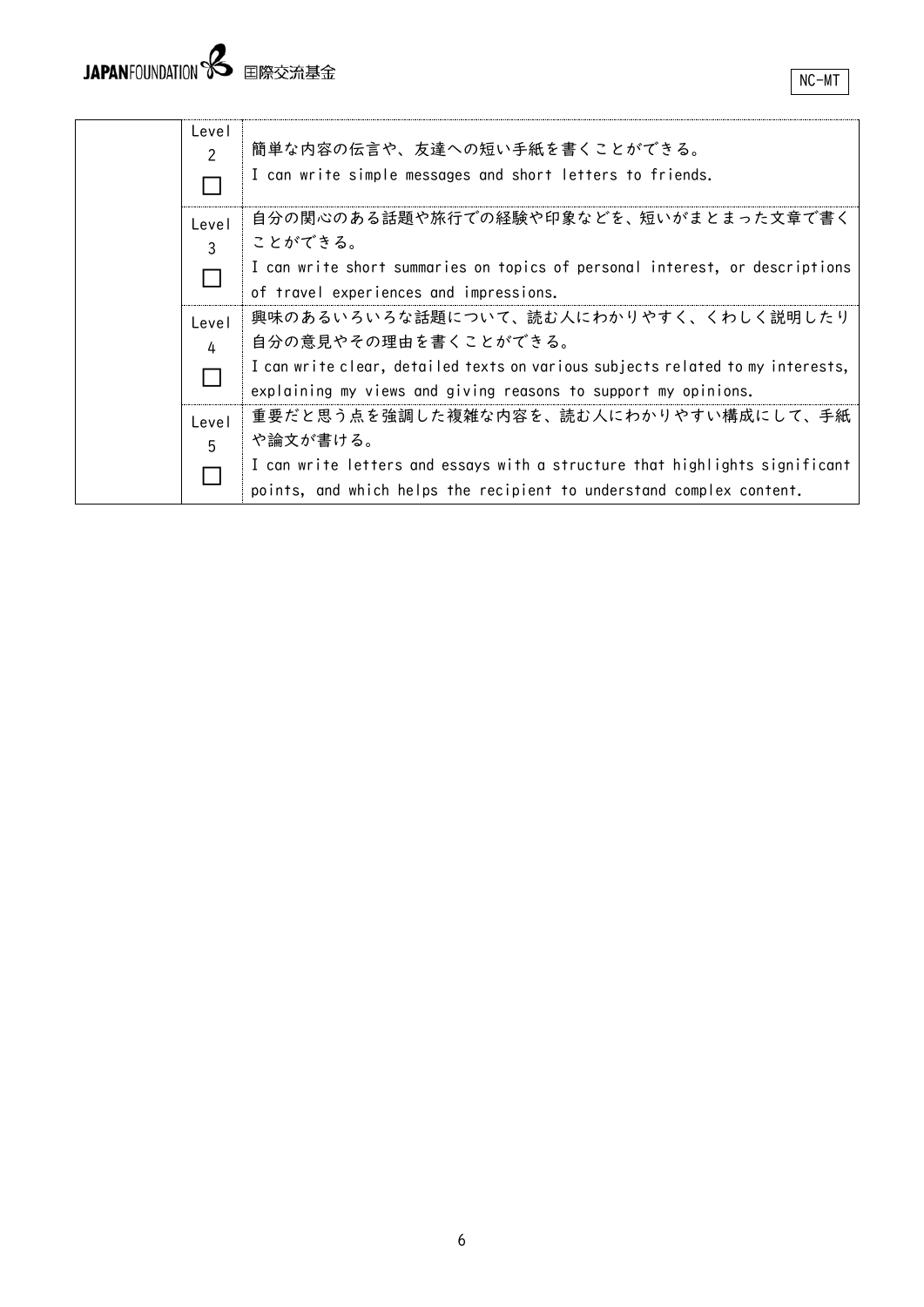### 3 候補者の教授年数等について Candidate**'**s resume

|                            |                                      |               |                    |        |                  | 対象者           |                 |
|----------------------------|--------------------------------------|---------------|--------------------|--------|------------------|---------------|-----------------|
|                            |                                      |               | 機関名<br>Institution |        | Students in      |               | 使用教材            |
|                            | 期間                                   |               |                    |        | class            |               |                 |
| 日本語教授年数                    | Term                                 |               |                    |        | 年齢               | レベル           | <b>Textbook</b> |
| Japanese language          |                                      |               |                    |        | Age              | Level         |                 |
| teaching experience        | From                                 |               |                    |        |                  |               |                 |
| 合計 In total                | $\text{4}(y)$                        | 月 $(mm)$ ~    |                    |        |                  |               |                 |
| 年<br>か月                    | To                                   |               |                    |        |                  |               |                 |
| Years<br>Months            | 年 $(yy)$                             | 月(mm)         |                    |        |                  |               |                 |
|                            | From                                 |               |                    |        |                  |               |                 |
| ※日本語教授年数が2年                | 年 $(yy)$                             | 月 $(mm)$ ~    |                    |        |                  |               |                 |
| 未満の方は申請資格があ                | To                                   |               |                    |        |                  |               |                 |
| りません。                      | $\mathfrak{F}(\mathsf{yy})$          | 月(mm)         |                    |        |                  |               |                 |
| * Those who have less      | From                                 |               |                    |        |                  |               |                 |
| than<br>оf<br>two<br>years | $\text{4}(y)$                        | 月 $(mm) \sim$ |                    |        |                  |               |                 |
| experience of teaching     | To                                   |               |                    |        |                  |               |                 |
| Japanese language are      | 年 $(yy)$                             | 月(mm)         |                    |        |                  |               |                 |
| not eligible.              | From                                 |               |                    |        |                  |               |                 |
|                            | $\mathfrak{F}(\mathsf{y}\mathsf{y})$ | 月 $(mm) \sim$ |                    |        |                  |               |                 |
|                            | To                                   |               |                    |        |                  |               |                 |
|                            | $\mathfrak{F}(\mathsf{yy})$          | 月(mm)         |                    |        |                  |               |                 |
|                            |                                      |               |                    | 対象者    |                  | 担当時間数         |                 |
|                            | 科目名                                  |               | Students in class  |        |                  | (週·年)         | 使用教材            |
|                            | Subject Taught                       |               | 年齢                 | 人数     |                  | Loading Hours | Textbook        |
|                            |                                      |               | Age                | Number |                  | Week/Year     |                 |
|                            |                                      |               |                    |        | 週(               | )時間           |                 |
|                            |                                      |               |                    |        | (per week)       |               |                 |
|                            |                                      |               |                    |        | 年(               | )時間           |                 |
| 現在の担当科目                    |                                      |               |                    |        | (per year)<br>週( | )時間           |                 |
| (「日本語」)                    |                                      |               |                    |        | (per week)       |               |                 |
| Japanese classes           |                                      |               |                    |        | 年()時間            |               |                 |
| currently taught           |                                      |               |                    |        | (per year)       |               |                 |
|                            |                                      |               |                    |        | 週(               | )時間           |                 |
|                            |                                      |               |                    |        | (per week)       |               |                 |
|                            |                                      |               |                    |        | 年()時間            |               |                 |
|                            |                                      |               |                    |        | (per year)       |               |                 |
|                            |                                      |               |                    |        | 週(               | )時間           |                 |
|                            |                                      |               |                    |        | (per week)       |               |                 |
|                            |                                      |               |                    |        | 年()時間            |               |                 |
|                            |                                      |               |                    |        | (per year)       |               |                 |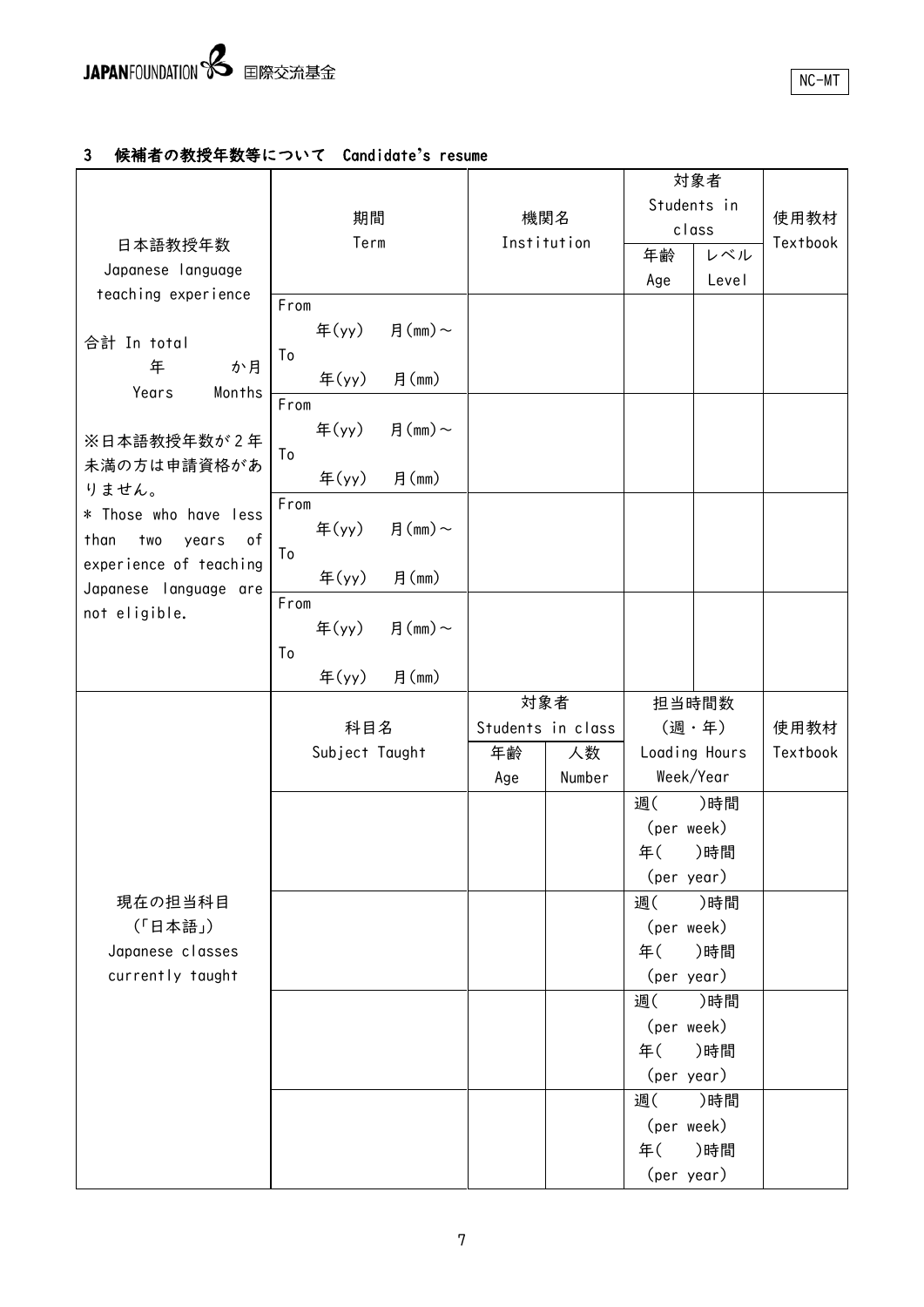

NC-MT

| 現在の担当科目            |  | 週  | )時間        |  |
|--------------------|--|----|------------|--|
| (「日本語」以外)          |  |    | (per week) |  |
| Subjects currently |  | 年( | )時間        |  |
| taught aside from  |  |    | (per year) |  |
| Japanese           |  |    |            |  |

| 日本以外での<br>日本語教師研修受講歴<br>(国際交流基金海外拠点                                            | 期間 Term                                                      |                           | 総時間<br>Total<br>Hours | 機関名<br>Institution | 使用教材<br><b>Textbook</b> |
|--------------------------------------------------------------------------------|--------------------------------------------------------------|---------------------------|-----------------------|--------------------|-------------------------|
| による研修を含む)<br>Training programs for<br>Japanese language<br>teachers undertaken | From<br>年 $(yy)$<br>To<br>年 $(yy)$                           | 月 $(mm) \sim$<br>月(mm)    |                       |                    |                         |
| outside of Japan,<br>including programs of<br>the Japan Foundation             | From<br>年 $(yy)$<br>To<br>$\mathbf{F}(\mathsf{y}\mathsf{y})$ | 月 $(mm) \sim$<br>月 $(mm)$ |                       |                    |                         |

|                                                                                                |                                                                                          |      | 滞在目的・受けたグラント                       |
|------------------------------------------------------------------------------------------------|------------------------------------------------------------------------------------------|------|------------------------------------|
|                                                                                                | 期間                                                                                       | 日数   | ・当センター研修等                          |
|                                                                                                | Term                                                                                     | Days | Purpose; Grant Received; Training  |
| 日本滞在歴                                                                                          |                                                                                          |      | Programs at the Institute (if any) |
| (国際交流基金での研<br>修を含む)<br>Previous stay in Japan<br>including Programs at<br>the Japan Foundation | From<br>年(yy) 月(mm)~<br>To<br>月(mm)<br>年 $(yy)$                                          |      |                                    |
| 留学の場合は、留学先機<br>関を明記してください。<br>If you have studied in<br>Japan, be sure to                      | From<br>年(yy) 月(mm)~<br>To<br>月(mm)<br>年 $(yy)$                                          |      |                                    |
| specify the name of<br>institutions.                                                           | From<br>年(yy) 月(mm)~<br>To<br>$\mathbf{\hat{\mathrm{F}}}(\mathsf{y}\mathsf{y})$<br>月(mm) |      |                                    |

### ○ 授業以外での日本語教育への貢献

Your contribution to Japanese language teaching outside of class activities 授業以外での日本語教育への貢献があれば具体的に記入してください。(例:日本語教師会等での活 動、開発した教材、日本語教育についての学会・セミナー発表等)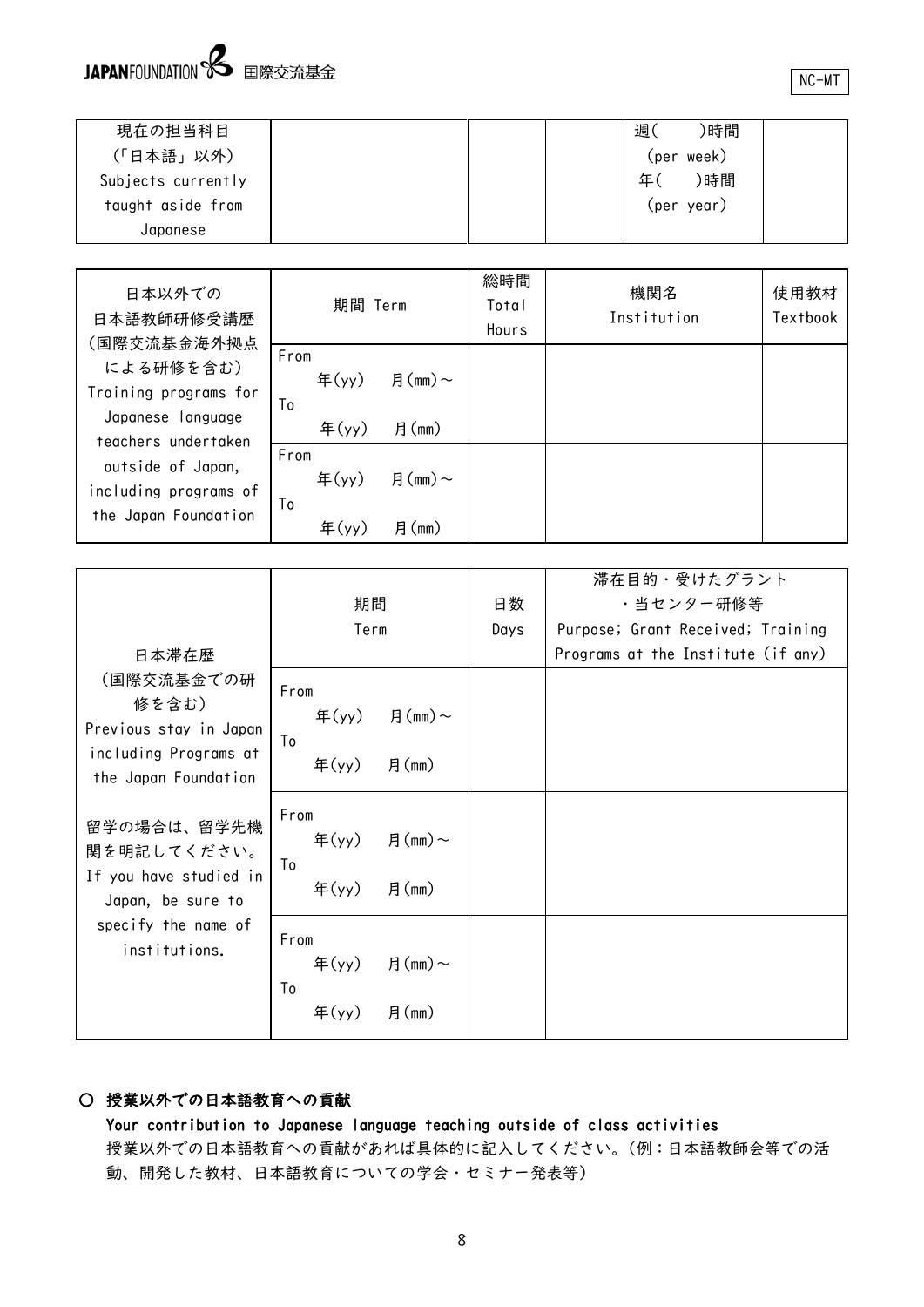# JAPANFOUNDATION **S** 国際交流基金

Please write in the space below, if you are making (or have made) a contribution to Japanese language teaching in your country outside of class activities (For example, your involvement in the Association of Japanese Language Teachers teaching materials that you have developed, papers on Japanese language education that you have presented at academic conferences or seminars, or other activities)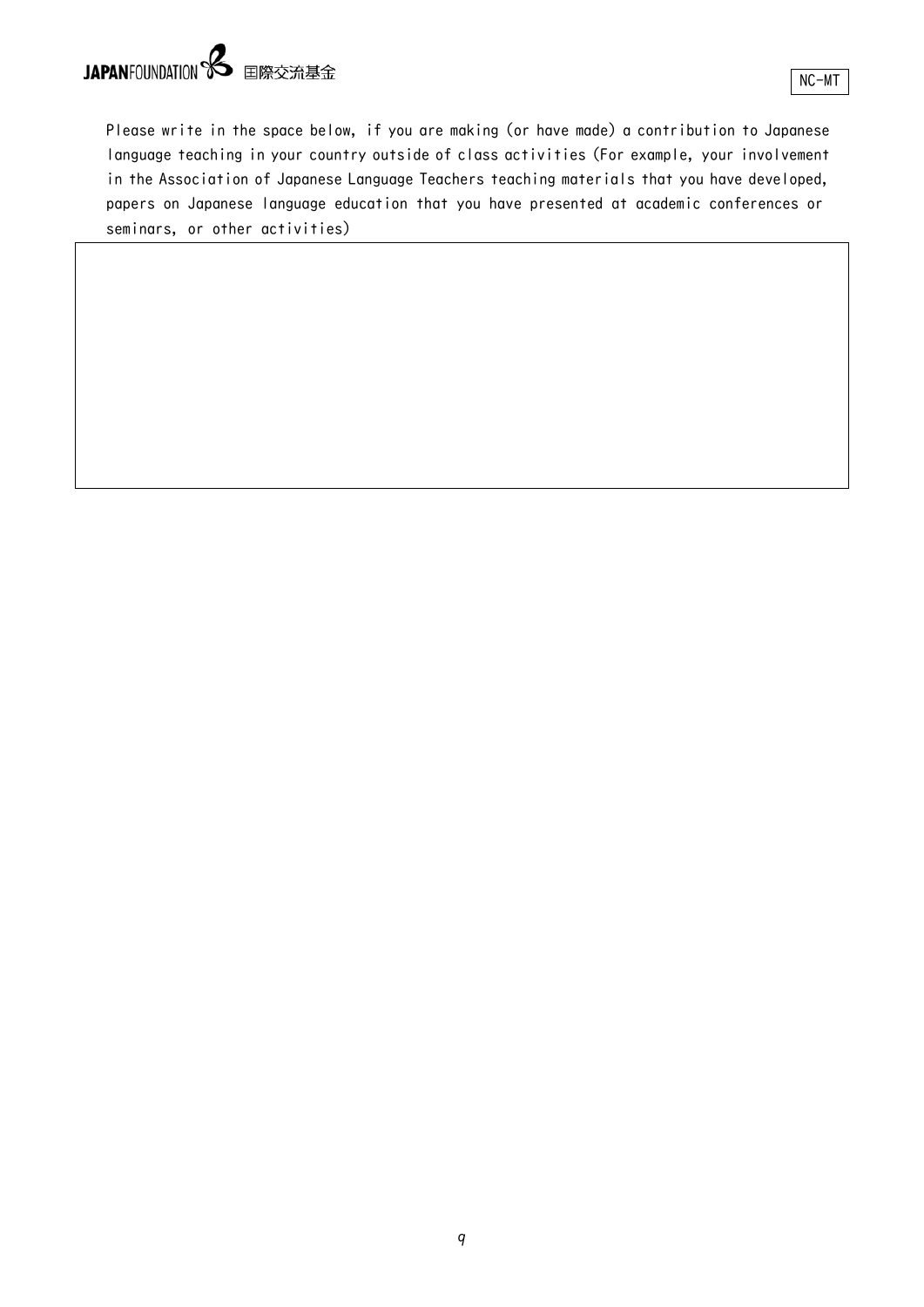# JAPANFOUNDATION **8** 国際交流基金

### 4 作文 Essay in Japanese

あなたの授業の問題点や改善したい点、日本語国際センターで学びたいことについて、できるだけ具 体的に、日本語で 400 字ぐらいで書いてください。今までに当センターの教師研修に参加したこと がある人は、そのときに学んだことを帰国後どのように生かしたか、そして今回は研修に何を期待す るか書いてください。ボールペンを使って、手書きで、自分の力で書いてください。制限時間は 1 時間です。これらの規則を自分で守ってください。

Reflect on your own teaching and write an essay in Japanese of around 400 characters on the problems you face in teaching Japanese and how you would like to improve them and/or what you would like to study at the Institute.

If you have taken a course at the Institute before, please describe how you are using what you have studied in your teaching and what else you would like to study at the Institute. This essay should be handwritten with a ball-point pen. You are strictly requested to work alone without any assistance from others. The time limit is one hour.

| ・地域名<br>国      | 所属機関名       |  |
|----------------|-------------|--|
| Name of        | Affiliated  |  |
| country/region | Institution |  |
| 名前             |             |  |
| Name           |             |  |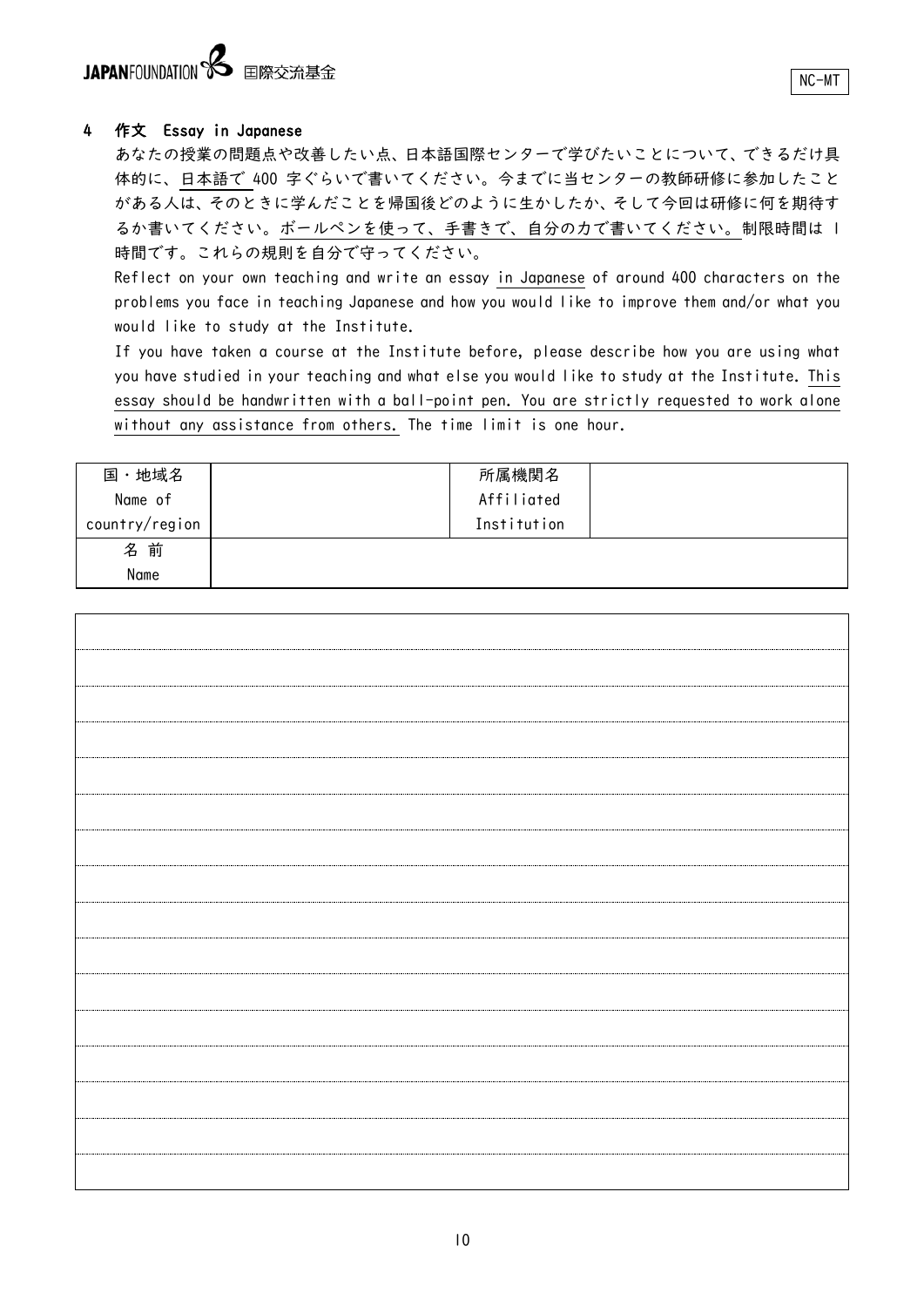# JAPANFOUNDATION **S** 国際交流基金

### 5 申請機関の概要 Outline of the Institution

できれば機関の紹介パンフレットなどを添付してください。

Please attach some general information on your institution (introductory brochure, etc.).

機関及び日本語コースの設立の経緯と歴史 History of the Institution and Japanese Language Course

日本語コースの概要(修学年限、週当たり授業時間数、学習者数等を記入してください。) Outline of Japanese Language Course (Please state the length of the course, hours of study per week, the number of students.)

学年暦(授業の開始月、終了月及び学期区分を記入してください。) Term / Semester (Please state the beginning and end months of each term or semester.)

学生の構成 Attributes of Students あなたの所属機関について、A か B のどちらかに✓を付け、その下の設問にも答えてください。 About your institution, Please check✓ either A or B, and answer the following question. □A.学校教育の場合 Formal Institutional education □B.学校教育以外の場合 Education other than formal institutional education 生徒や学生について、1 つだけ✓を付けてください。 About students in your institution, please check✓ one appropriate box. □小学生 Primary-school students □年少者(小・中・高校生を含む)Children □中学生・高校生 Secondary-school students □成人(大学生含む)Adults □大学生 University/College students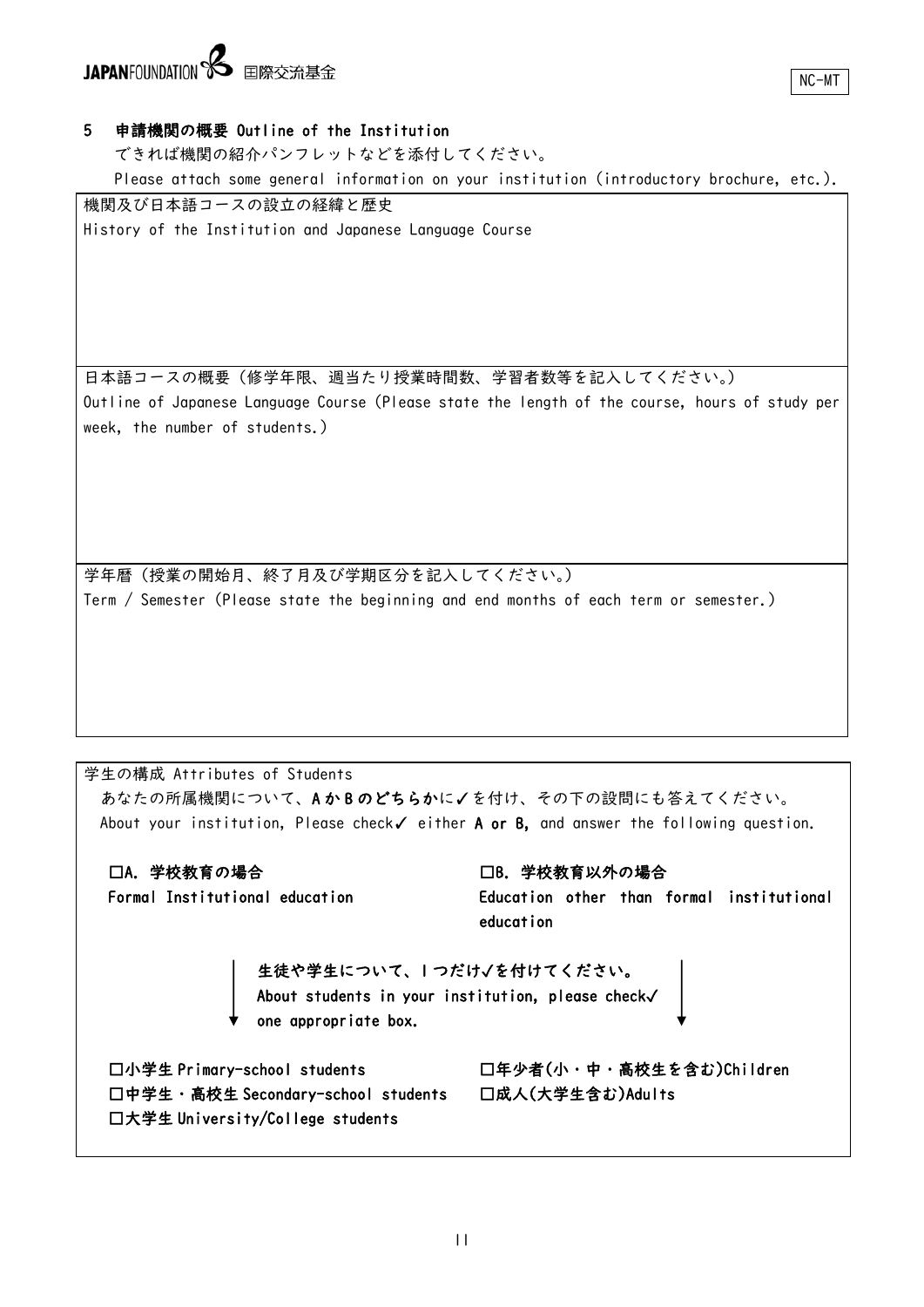# JAPANFOUNDATION Supersequent

|                                                      | 日本語教師人数        |                           | 専任教師数                                                                                           | 非専任教師数                          |
|------------------------------------------------------|----------------|---------------------------|-------------------------------------------------------------------------------------------------|---------------------------------|
| Number<br>of Teachers of the<br>Language             |                | Japanese                  | Number of Full-time<br>Teachers                                                                 | Number of Part-time<br>Teachers |
| ※国際交流基金日本語教師研修 参加者の日本語教師<br>of the Japanese Language |                | 専任・非専任                    | Teachers of the Japanese Language of participation in JF Training Program for Teachers<br>参加研修名 | 参加年                             |
| 名前<br>Name                                           | 地位<br>Position | Full-time or<br>Part-time | Name of JF Training<br>Program                                                                  | Year of<br>Participation        |
|                                                      |                |                           |                                                                                                 |                                 |
|                                                      |                |                           |                                                                                                 |                                 |
|                                                      |                |                           |                                                                                                 |                                 |